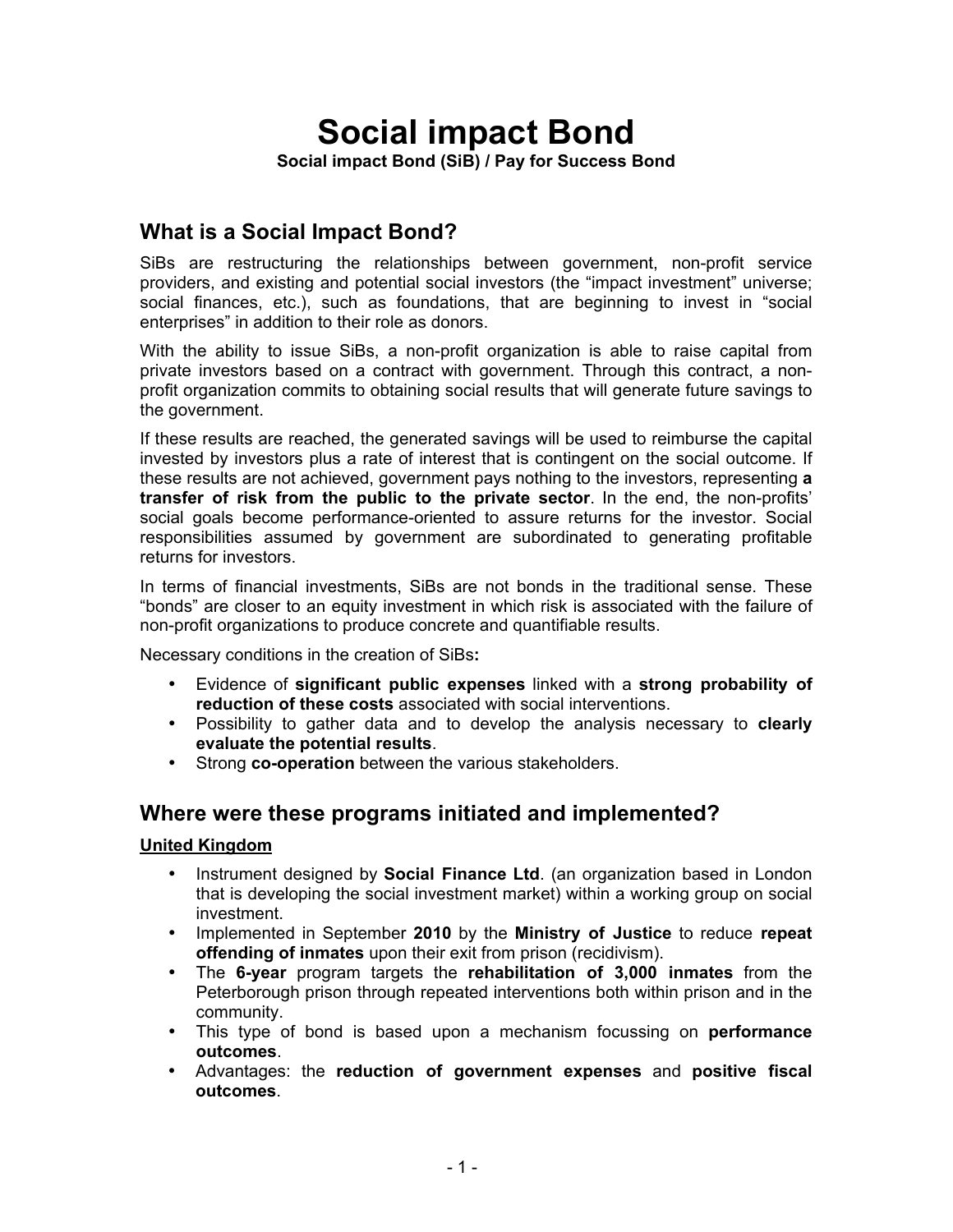| <b>Amount of bonds</b>              | Decrease in repeat<br>offence rates (recidivism) | <b>Financial return</b><br>to investors |
|-------------------------------------|--------------------------------------------------|-----------------------------------------|
| £5 million ( $\sim$ Can\$8 million) | 7.5% to 15%                                      | 2.5% to 13.3%                           |

This financial innovation was designed to attract private investment into the non-profit sector to improve social outcomes and generate public savings. As a result of this approach to reduce the rate of repeat offences, the number of prison inmates would decline as well as the cost of judicial procedures. The multiplier effects to government would also include the fiscal advantages associated with the potential integration of inmates into the labour market.

The return on investment in the case of "social impact bonds" is directly related to a quantifiable social benefit. The program launched in Peterborough in September 2010 offers its investors a **graduated return between 2.5% and a maximum of 13.3%**, once the minimal rate of **7.5% reduction in repeat offences** is reached. The financial return increases in tandem with the decrease in the repeat offence rate. The annual return to investors is capped at 13.3% (representing a 15% decline in repeat offences). Even in this situation, the cost to public authorities is only about one-third of the planned savings. On the other hand, if the reduction of the repeat offence rate is less than 7.5%, the government pays no interest and investors lose their investment.

## **United States**

This is more of a "Pay for Success Bond"

- Social Finance USA (recently established in Boston) expects to introduce social impact bonds on the American market in 2012.
- Advanced discussions are taking place in Massachusetts. The city of New York and other local authorities are considering wider application of SiBs to problems of **criminal justice** and **housing**.
- At the beginning of 2011, Obama announced the injection of \$**100 million f**or **seven pilot programs** through social impact bonds.
- Today, the Obama government is providing funding to **states and municipalities** that wish to test this new instrument. The **Department of Labour** will provide **\$20 million** and the **Justice Department** is poised to fund a secondchance program. Although less than the \$100 million announced, this amount is significant and will inspire states and the cities across the USA to consider this approach.

Simulation of the impact of SiBs on housing in the United States<sup>1</sup>:

- Assuming a hypothetical case in which government currently spends \$100 million for its homeless population (health, jails, shelters, etc.), and non-profit organizations working with these populations could reduce this public expenditure to \$25 million, there would be \$75 million in savings for government.
- Let us now suppose that to carry out this work and get positive results (decrease in the number of homeless, for example) these non-profit organizations require \$40 million in funding.
- By issuing SiBs, the non-profit organizations raise this amount from private

Social Finance, Inc., 2012.

http://www.socialfinanceus.org/sites/socialfinanceus.org/files/small.SocialFinanceWPSingleFINAL.pdf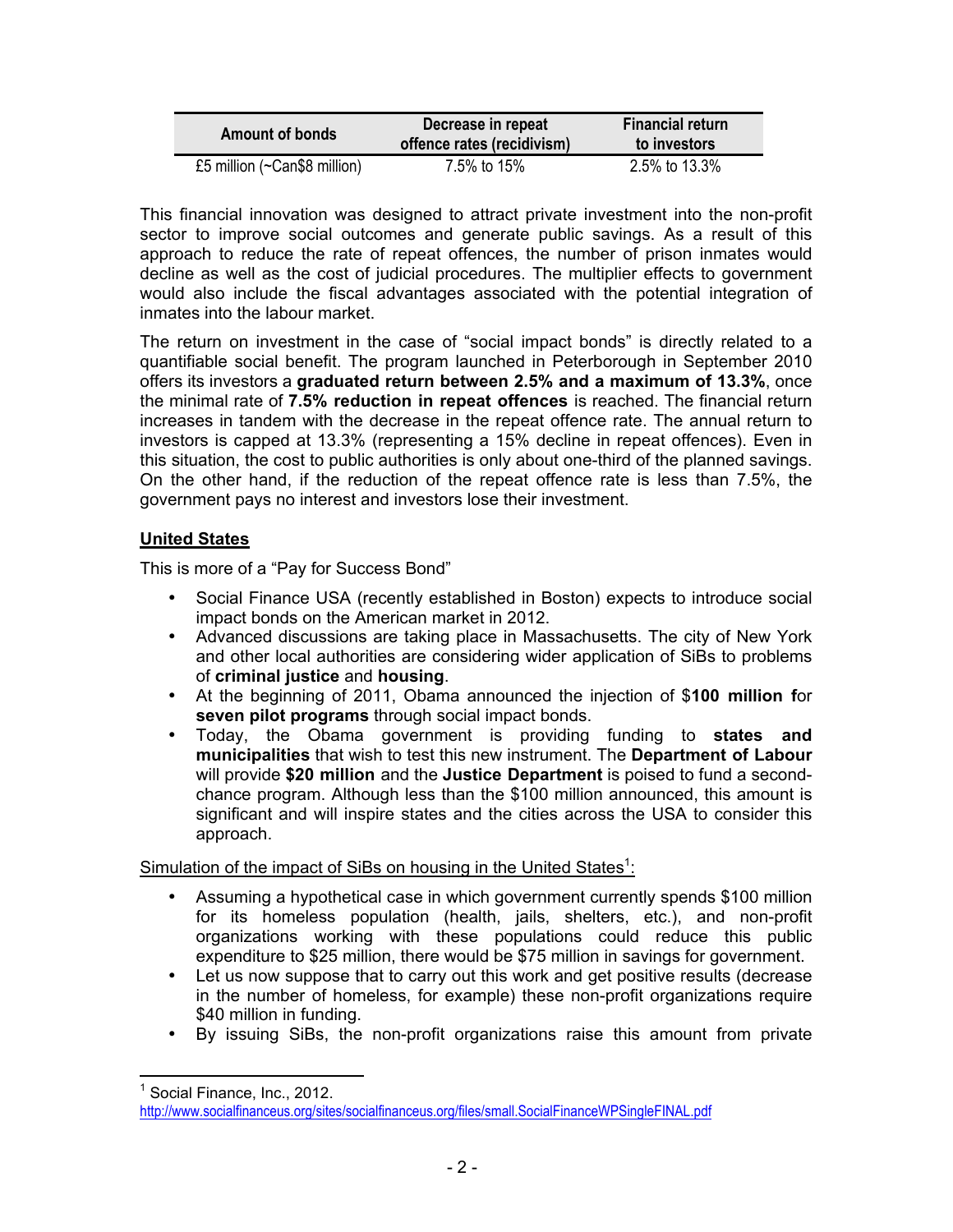investors. If the expected results are achieved, government will repay the capital (\$40 million) and interest with the savings it will make in the future (\$75 million – \$40 million = \$35 million net public saving).

| Cost of a given homeless population (health, jails,<br>shelters, etc.)                                                                                   | \$100 million |
|----------------------------------------------------------------------------------------------------------------------------------------------------------|---------------|
| Cost after the interventions "Permanent supportive<br>housing"                                                                                           | \$25 million  |
| Funding through SiBs that covers the cost of the<br>intervention program as well as the implementation<br>of the SIB system (management and evaluation). | \$40 million  |
| Public saving                                                                                                                                            | \$35 million  |

## **Australia**

In Australia, the New South Wales government plans to launch a SIB program (Social Benefit Bonds) at the end of 2012 to reduce repeat offences and improve the rehabilitation of youth in foster families. It is currently running a trial with three organizations in out of home care and recidivism (announced recently).

## **Israel**

Social Finance Israel is in the process of being created. One of its first initiatives will be to issue social impact bonds.

## **Arguments used to promote SiBs**

- **Long-term funding** prospects for non-profit organizations **without incurring financial risk**, thanks to available working capital for the entire duration of the program. These organizations typically face recurring funding challenges.
- The funds remain in the organizations long enough for the program to obtain results. The time period and expected results are established at the outset.
- Because this applies to clearly targeted populations that are strongly supported and accompanied by social organizations with clearly understood interventions and measurable impacts, SiBs offer a high guarantee of returns to investors .
- **Transfer of risk** from the public to the private sector and **cost savings** to the government.
- Improvement of **social results** and emphasis upon the improvement of **operational efficiency.**

## **Criticism of Social impact Bonds**

- One more step towards **results**-**oriented evaluations** and the **quantification** of the progress made by society where social interventions are privatized and subordinated to measurable and profitable performance outcomes.
- Increasing pressure on non-profit organizations that already bear large responsibilities and commitments.
- In an increasingly financialized economy, the proliferation of such initiatives contributes to resolving social problems through processes of **financialization and privatization**.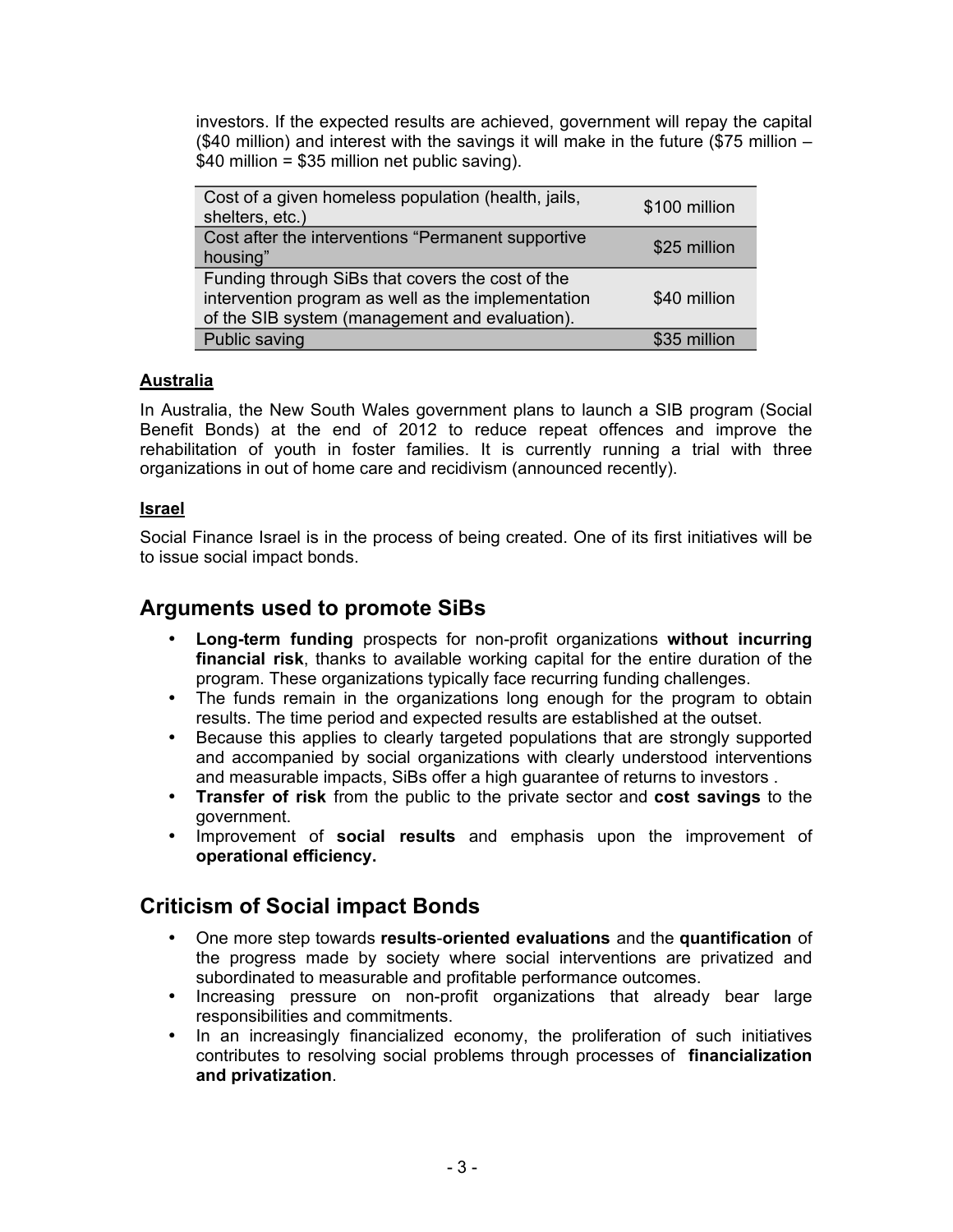- SiBs will mostly be applied to activities deemed less risky and with a high probability of achieving positive results. **What will happen to those non-profit organizations that cannot deliver these results** in an environment of disengagement by government? They will neither be attractive to investors nor will they be assured of ongoing public support.
- Larger established non-profit organizations will benefit from this initiative to the peril of smaller organizations.

#### Are these bonds?

Bonds can be an excellent method to raise capital to invest in social initiatives serving the common good. **Community bonds** are a good example -- important examples exist in Toronto and in the United States where the bonds issued by community development financial institutions (CDFIs) are guaranteed by the US Treasury, etc.

In contrast with conventional bonds, there is **no guaranteed return on investment** in SiBs**.** The return to investors depends upon the social performance of organization. Investors will therefore make very careful choices and select profitable social initiatives, leaving numerous others aside (representing the **privatization of social services and perversion of public-private partnerships**).

Public goods have been threatened with privatization for a number of years. As far as SiBs and the Peterborough pilot project are concerned, the responsibility for rehabilitating prisoners is transferred to the financial market. In Texas, an American state where the death penalty is still in force, training programs exist within prisons (publicly funded) with extremely positive results. People leave with an ability to successfully reintegrate into society and the costs to the State of Texas are reduced. There is no incentive or need to attract private investment.

## Evaluation of results

It is very difficult to evaluate the precise impact of a social intervention within a fixed time frame. **SiBs are only concerned with easily quantifiable results.** What would happen to those positive innovations that require more complex evaluation criteria? Geoff Mulgan (one of the early advocates of SiBs at the Young Foundation in the UK) is now critical and admits that very few non-profit organizations have programs that allow for the type of evaluation imposed by SiBs that are only valid if they can be compared to a control group.<sup>2</sup>

Numerous social innovations with the potential to be most profitable for society would not obtain funding through this program because their multidimensional and nonquantifiable results would be too difficult to evaluate. These initiatives would be set aside at best or disappear, at worst.

#### Time horizon

Even with a clearly positive impact, it is very possible that at the end of the predetermined time period, a non-profit organization may not yet have reached the required social results. How will this be evaluated? Will a negative scorecard have detrimental effects on such an organization if it is not given the time to meet its

 $2$  Geoff Mulgan, et al. Social Impact Investment : The Opportunity and Challenge of Social Impact Bonds. Young Foundation, 2011. http://www.youngfoundation.org/files/images/11-04- 11 Social Impact Investment Paper 2.pdf